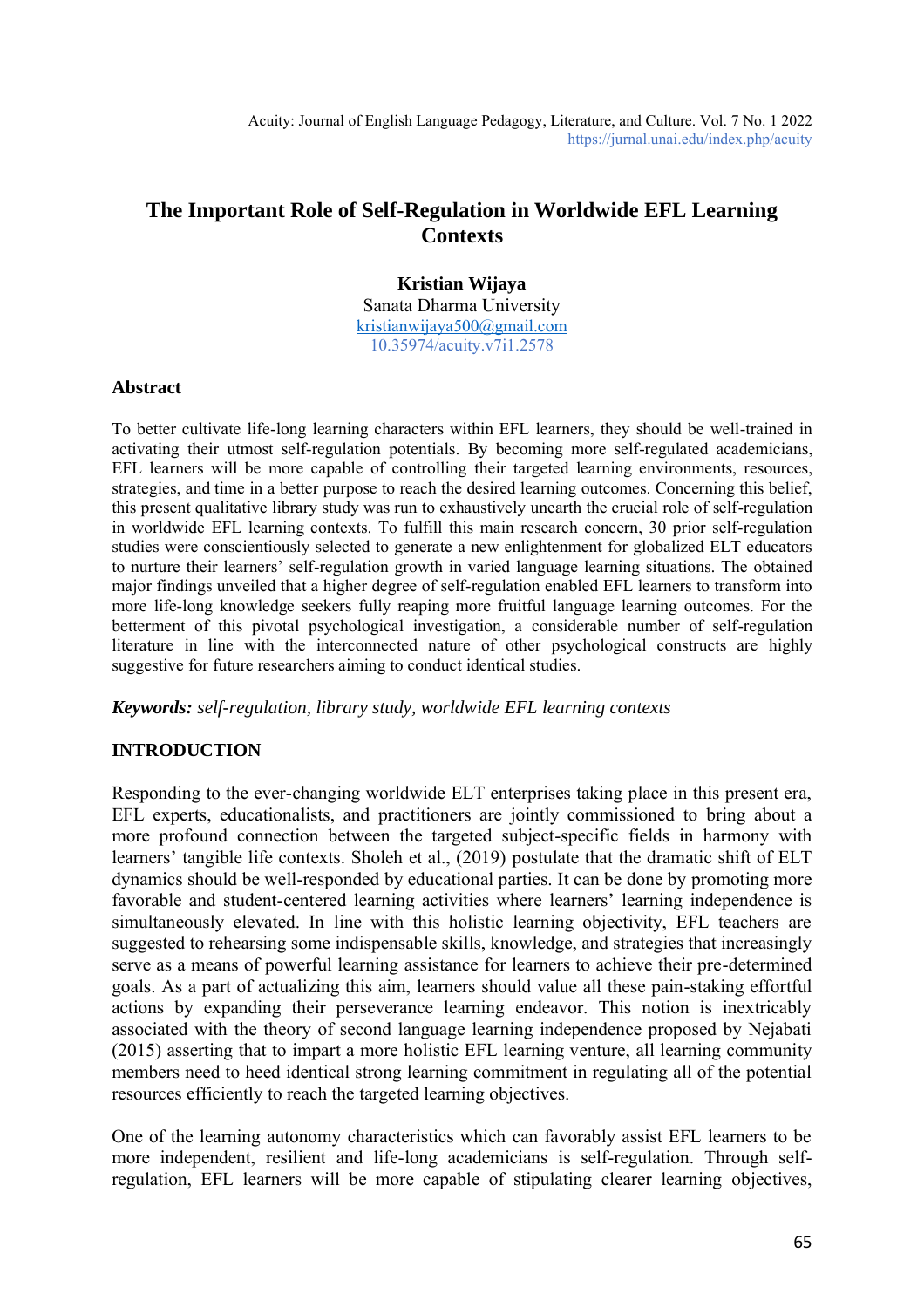monitoring their learning progress intensively, and relinquishing all rewarding learning actions to improve their learning competencies. This definition is well-calibrated with selfregulation theory propounded by Maftoon and Tasnimi (2014) believing that self-regulated learners are the types of knowledge discoverers vigorously designing well-constructed learning plans, dynamics, and ventures in a better purpose. The seminal theory of selfregulation remarked by Zimmerman (2008) affirming that self-regulated learners are better at shouldering ample learning responsibility by exerting greater learning actions, time, and commitment amid laborious learning challenges resulted in the full establishment of life-long and highly motivating learning characteristics. Thus, these learners have been more adept in navigating their learning trajectories since they noticed the precise learning strategies as well as efforts worthwhile to be incorporated in the ongoing learning processes. Another positive learning characteristic yielded by this psychological construct is learners can be transformed into more proactive learning participants as they successfully manage all potential resources to attain their learning targets. This rewarding learning outcome surged since self-regulated learners are more capable of managing their existing emotions, feelings, cognition, and motivation in a better direction. In other words, it can be phrased here that self-regulated learners can diminish their unnecessary negative feelings along with emotions to magnify the optimal utilization of their cognitive and motivation streams. This argument is supportively endorsed by the self-regulated learners' behavior theory adduced by Panadero and Alonso-Tapia (2014) mentioning that a higher degree of self-regulation levels will enable EFL learners to be better learning managers capable of exhorting more potent controls over their both cognitive and affective learning aspects. Hadwin et al., (2011) also disseminated a common ground with this innate nature of self-regulation. They accentuate the importance of corroborating EFL learners' self-regulation levels at the beginning of second language learning enterprises since they transfigure into better planners, managers, and evaluators proactively responsible for their learning enterprise.

To fine-tune EFL learners' second language learning enterprises with self-regulation characteristics, educationalists are strongly advocated to promote more pleasurable, engaging, and moderately challenging learning environments potentially elevating their learners' learning responsibility, positive emotions, and learning commitment. This suggestion is closely intertwined with the successful growth of self-regulation behavior theory devised by Zimmerman and Schunk (2011) arguing that when EFL educators have progressively elevated learners' self-regulation levels, it can be guaranteed that they will become better learning controllers in terms of time management, expendable appropriate learning actions, and resilient learning characters. In the long run, the further inculcation of self-regulated learning characteristics in the light of worldwide ELT enterprises had been one of the hottest second language learning issues in this modern age since there is a strong contention that the generation of self-regulated learners will be more successful in obtaining fruitful target language learning outcomes, persistently work out through the arduous learning impediments, and consistent in managing their cognitive, psychological, and affective learning behavior. This perspective shared a close linkage with the specific findings of the self-regulation study plied by Dornyei and Ryan (2015) exhibiting that the majority of EFL learners have been more successful in overcoming varied taxing learning obstructions resulted in the striking advancement of their language learning progression. Similarly, Ghonsooly and Ghanizadeh (2013) encourage globalized EFL educationalists to design more contextual second language enterprises directly forging their learners' self-regulation behavior to transform them into more persistent academicians easily adaptable toward the second language learning rapid shift. Another precious laudable learning behavior that can be potentially obtained by EFL learners after cultivating a higher level of self-regulation level is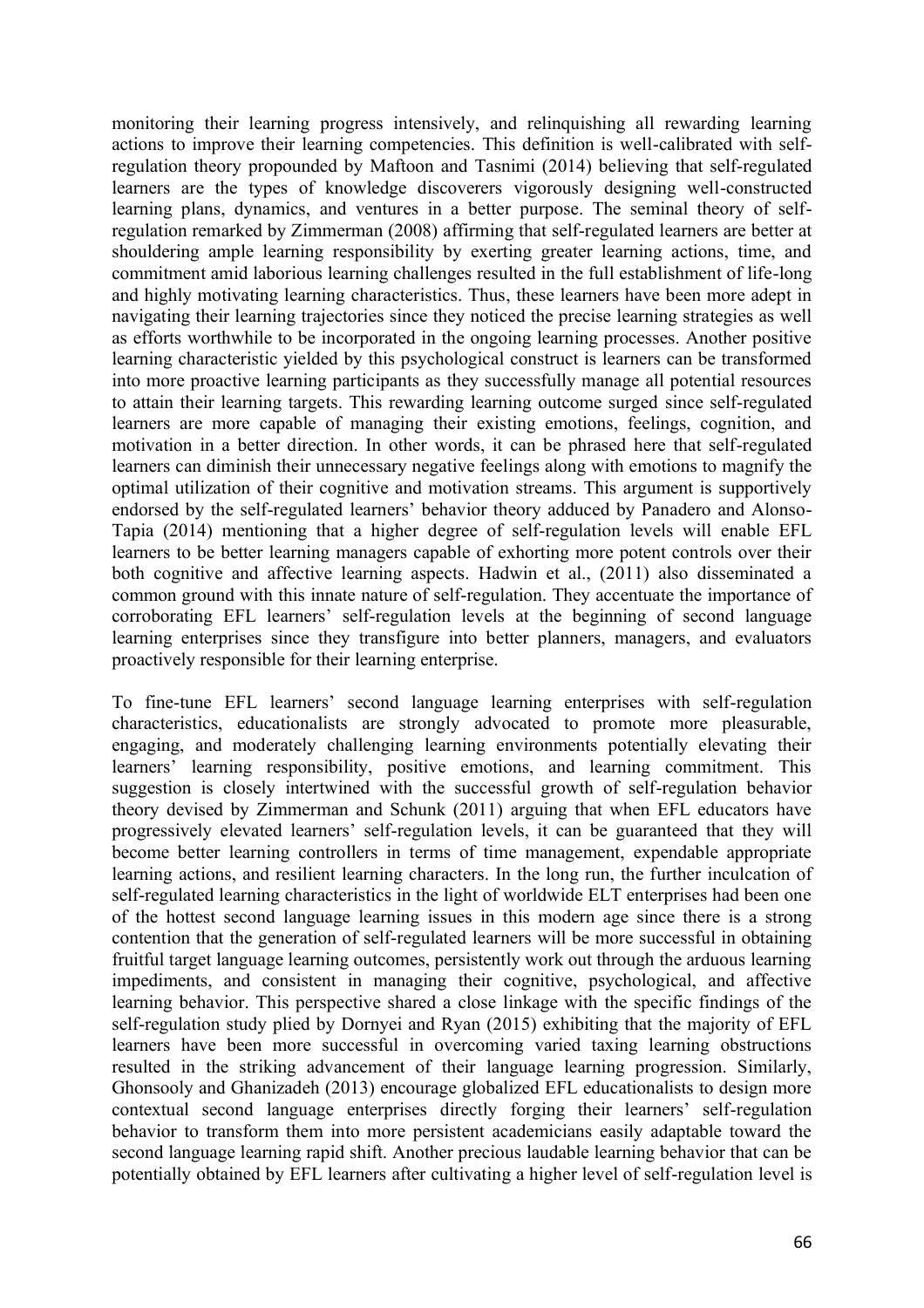they gradually transformed into more strategic decision-makers. Strategic decision-makers connote learners' conscientious awareness to select suitable, adaptive, and essential learning strategies that suit their existent learning situations. This definition is also in the perspective of Grenfell and Harris (2017) stating that a higher level of self-regulation concurrently enables EFL learners to be more judicious strategic makers, particularly while confronting a wide array of learning adversity. A higher degree of self-regulation development can also negate EFL learners' procrastination learning behavior since they have been more aware of controlling their learning vicinities, resources, and actions in a proactive attempt to embody more supportive as well as meaningful second language learning enterprises for them to reap fruitful merits. Anchored on this advantageous value, Goulao and Menedez (2015) avow that self-regulated learning behavior arms EFL learners with a higher degree of learning responsibility averting them from becoming procrastinated academicians eventually transfiguring them into more autonomous academicians committing to their learning onus. In obedience with this positive rewarding learning outcome, Savoji et al., (2013) prompt second language teachers to continuously foster their learners' self-regulation levels by introducing them to some paramount learning strategies finally leading these learners to be more responsible academicians since they have been capable of taking greater controls over their learning circumstances, periods, and commitment.

To restate, since a robust construction of self-regulation levels will lead EFL learners to fully obtain more gratifying language learning outcomes as well as achievements, it is of critical importance for language teachers to train their learners to be more strategic thinkers, planners, and managers for the ongoing learning dynamics. By becoming more strategic academicians, EFL learners will be more capable of exhaustively reflecting on their ongoing learning venture leading them to capitalize on various strategies beneficial to heighten their learning effectiveness. This argument is closely correlated with the advantageous value of self-regulation theory invented by Lavasani, Mirhosseini, Hejazi, and Davoodi (2011) arguing that the exuberant proliferation of self-regulated learning behavior can bring about a significant degree of benefits for EFL learners in terms of becoming more autonomous, responsible, and proactive academicians desirous of magnifying their learning outcomes by vehemently controlling their learning circumstances as well as expendable actions. As such, strategic EFL academicians can also be presumably assumed as the figures capable of harnessing a vast range of second language learning strategies more flexibly in responding to the current learning obstacles they are facing. This kind of adaptive attitude emerged since these self-regulated learners uphold a strong contention that diverse wide-ranging of employed learning strategies will lead them to be more innovative, creative, and perseverance academicians readily to adapt themselves toward following unpredictable learning situations. This above-explained perspective is compatible with self-regulated EFL learners theory devised by Yilmaz (2010) articulates that EFL learners infusing more robust growth of selfregulation are more liable to harness a considerable number of variegated language learning strategies harmonious with their existent learning vicinities since they strongly believe that these chosen appropriate strategies can guide them supportively to achieve the desired learning outcomes.

In accord with the above-explicated conceptions of self-regulation characteristics, it is worth underscoring in this following line that there are 3 major specific self-regulated learning strategies heavily affecting EFL learners' success in obtaining more satisfying target language learning outcomes and achievements namely carefully planning learning objectives, in-depth monitoring, and continual evaluation. In the beginning self-regulated learning stage, EFL learners are required to conscientiously create more constructed learning plans by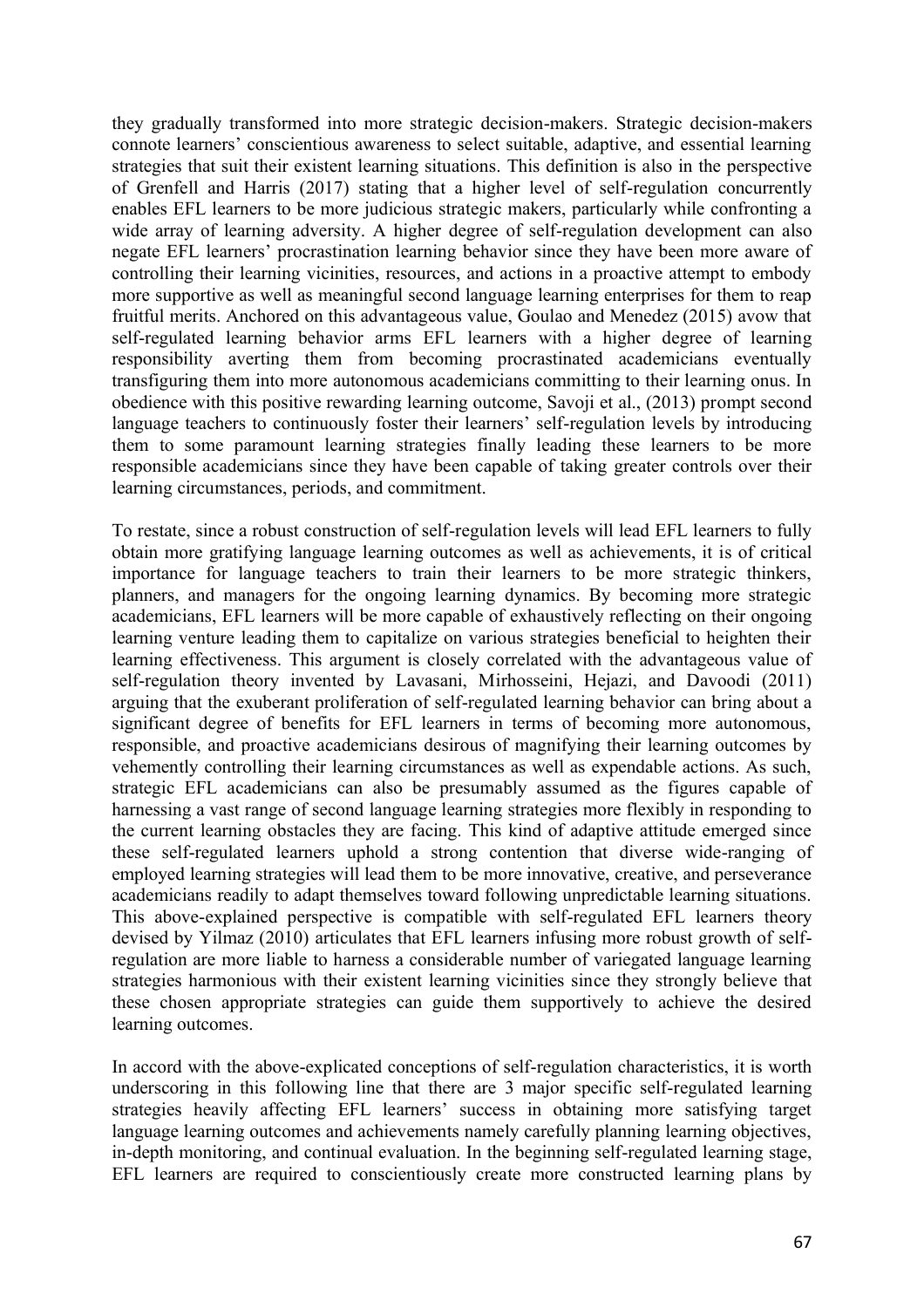clearly discerning the learning tasks and processes they are going to engage. Abun et al., (2018) spur EFL educators to continually assist their learners in designing their learning objectives since the successful attainment of these specific pre-determined learning goals will augment learners' learning motivation to maintain their gratifying learning performances in future events. In the subsequent phase, EFL learners are assigned to carefully monitor their ongoing learning enterprises by profoundly considering the learning strategies along with efforts they have expended to accomplish the given learning tasks. Putri and Kuswandono (2019) have likewise noted that with the support of monitoring strategies, EFL learners will be better at navigating their learning processes in a better direction by adjusting their employed learning efforts and strategies in conformance with the learning situations they are confronting. In the ultimate cycle, more in-depth learning evaluation is also of critical importance since EFL learners can maximize other advantageous potentials of other probable learning strategies corresponding with their future learning enterprises. As a result, they will be able to gain a more overarching understanding of the targeted subject-specific skills and be more cognizant of unearthing various suitable learning strategies matched with their current learning dynamics. In partnership with this assertion, Annalakshmi (2019) theorizes that highly self-regulated EFL learners are also the efficient learning evaluators, reflectors, and judges toward the accomplished learning venture they have been participating in mutually ended in the complete attainment of targeted learning objectives as well as competencies.

Furthermore, it should be kept in mind that self-regulation is not a static or an innate psychological construct, yet it refers to a dynamic psychological dynamic functioning to assist EFL learners to address more potent controls over their targeted learning behavior, efforts, and strategies to fully reach the targeted learning objectivities. In a particular investigation of Chinese EFL learners self-regulation conducted by Lin and Gan (2014), it was unfolded that the majority of participants ingraining more robust self-regulation levels had more tendencies to be more motivated to discover a wider array of knowledge, foster their target language competencies, and participate more proactively in their learning community groups. This finding was substantiated by the prior finding of self-regulation study run by Hamedani (2013) revealing that highly self-regulated EFL learners are better to be in charge of the allotted learning responsibility, objectives, and challenges leading them to be more resilient academicians infusing stronger learning volition in their particular second language learning processes. In his exhaustive investigation of main pertaining self-regulated learning characteristics cogently influencing Indonesian EFL learners' target language learning volition, achievement, and outcomes, 6 major characteristics are highly suggestive for EFL learning communities attempting to generate more proficient future L2 academicians instilling autonomous learning behavior. The first characteristic that needs to be fully possessed by EFL learners is the strong desire to hone their cognitive target language skills intensively to help them thrive in the ongoing learning enterprises. Secondly, highly selfregulated learners have to profoundly plan, monitor, and evaluate their learning enterprises in accord with their pre-determined language learning goals. Thirdly, self-regulated learners should also be able to preserve their positive learning feelings, endeavor, and emotions amid adverse learning situations. Fourthly, EFL learners possessing a higher level of selfregulation are also able to instill adequate help-seeking behavior in response to the existing learning difficulties they are dealing with. Long-lasting as well as perseverance learning efforts also epitomized the ultimate means to be highly self-regulated EFL learners as they ceaselessly create varied attempts to accomplish the given challenging learning tasks. In the last stage, self-regulated learners can also be deemed as the knowledge strivers who are capable of preserving or magnifying their learning focus by not being externally disrupted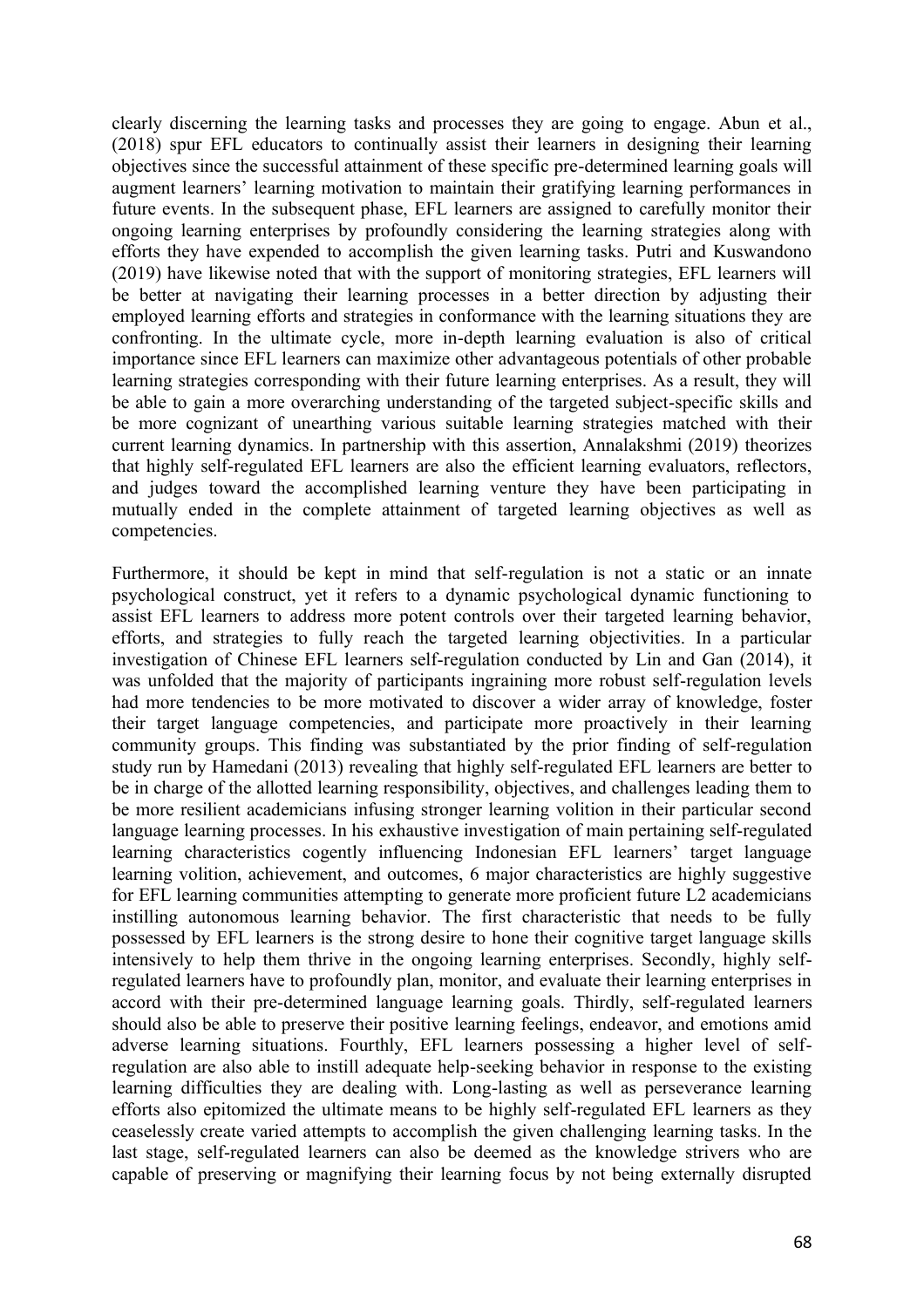with other potential learning distractions. By committing to releasing all of these aforementioned self-regulated learning characteristics, our globalized ELT face will potentially yield competent future academicians holding life-long learning behavior in search of the fullest potential truth throughout their lifetime.

The major impetus for the researcher to run this present qualitative library study is to generally showcase the essential role of self-regulation in worldwide ELT contexts. Globalized ELT contexts were chosen since there are still self-regulation literature shortages lying in Indonesian EFL learning settings. Concerning this assumption, the researcher held a strong contention that the major results of this current library study would bring about more profound striking positive impacts for both worldwide and Indonesian future ELT enterprises in the lens of rewarding findings generated by global self-regulation studies. To a lesser extent, 30 prior self-regulation research types were being capitalized on this present study to generate more robust, reliable, and trustworthy research results significantly contributable for the further advancement of all ELT enterprise aspects in the light of self-regulation. One guided inquiry was presented in this current qualitative study namely: What is the important role of self-regulation in worldwide EFL learning contexts?

## **METHODS**

The researcher plied this qualitative study in the light of library study. The main purpose of selecting this research method was to uncover renewable insights out of the prior studies. To fulfill this research objectivity, 30 previous self-regulation studies run in ELT contexts were chosen to motivate both globalized and Indonesian EFL educationalists to cultivate learners' self-regulation levels in accord with the second language learning enterprises they are dealing with. Needless to say, the researcher had 2 major considerations of not choosing selfregulation studies conducted in Indonesian EFL learning contexts namely there were still the drawbacks of investigation delving more exhaustively about the critical importance of selfregulation in this archipelago. The second consideration was some self-regulation studies held in Indonesian EFL learning settings repeatedly generated identical discoveries with the prior self-regulation researches. For the data analysis processes, the researcher acclaimed that some categorizations of each prior self-regulation research findings would be exhaustively analyzed and accompanied by some arguments to yield more reliable, robust, and generalizable research findings that can be pondered by ELT experts, educationalists, practitioners, and policymakers to continuously elevate their learners' self-regulation levels in the light of challenging second language learning circumstances. Ordinarily, 2 major themes were yielded to impart more obvious delineations out of the data analysis processes namely: (1) Highly self-regulated EFL learners transformed into more life-long academicians and (2) The robust establishment of self-regulation allows EFL learners to reap more fruitful learning outcomes.

#### **RESULTS AND DISCUSSION**

To reiterate, this subsection focused more exhaustively on expounding 2 major big take ways closely correlated with the important role of self-regulation in worldwide EFL learning contexts. All these obtained prior findings were derived from 30 prior self-regulation studies plied in globalized EFL learning settings. The further depictions of each theme will be in the light of argumentative styles to better convince the readers regarding the criticality of this psychological aspect in the overarching ELT realm.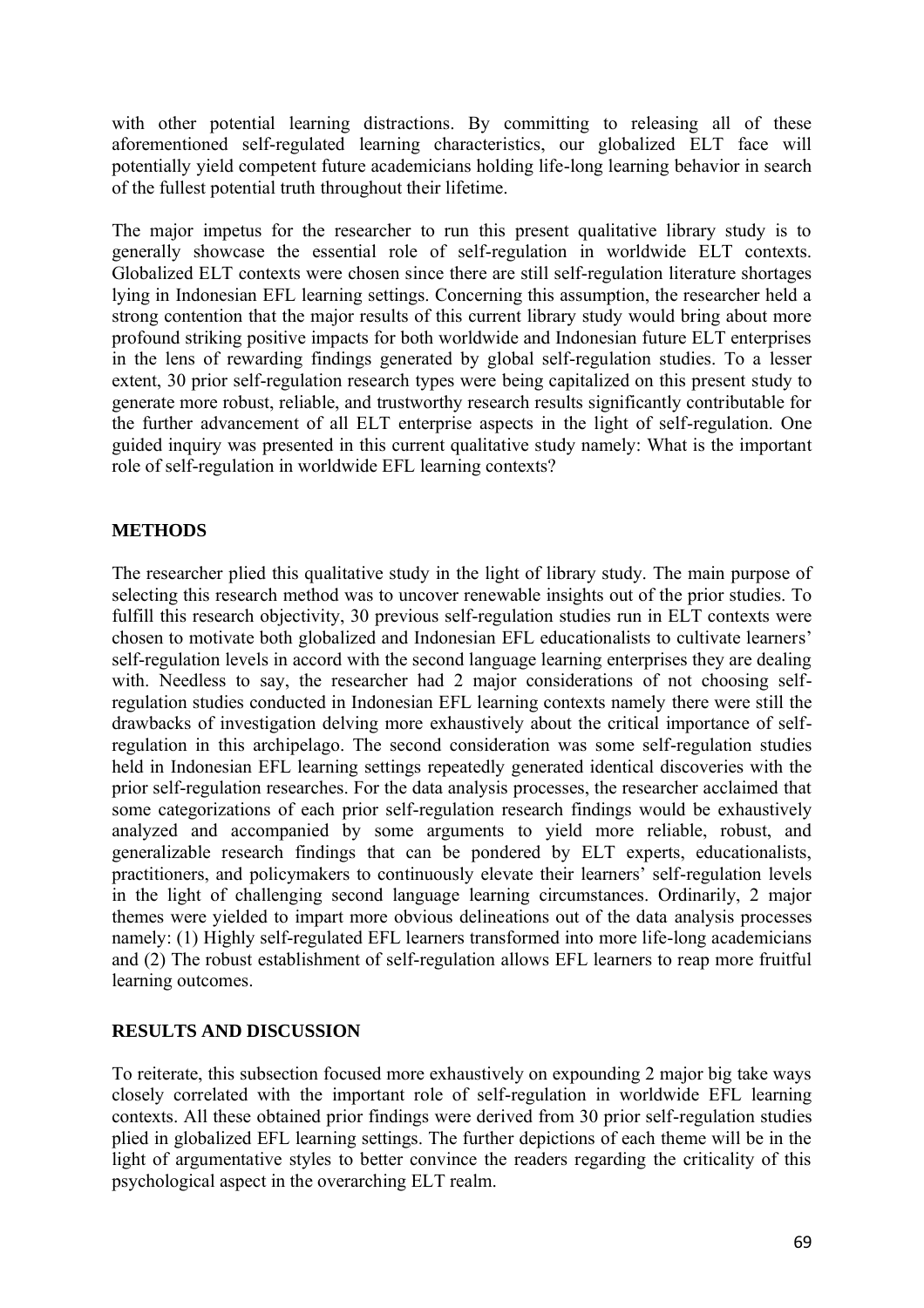| Theme 1                | Authors                                                                                          |
|------------------------|--------------------------------------------------------------------------------------------------|
| Highly self-regulated  | Rose et al., (2018); Su, Zheng, Liang, and Tsai (2018);                                          |
| <b>EFL</b> learners    | Amini, Anhari, and Ghasemzadeh (2020); Morshedian,                                               |
| transformed into more  | Hemmati, and Sotoudehnama (2017); Naseri and                                                     |
| life-long academicians | Motallebzadeh (2016); Canbay (2020); Zheng et al.,<br>(2018); McEown and McEown (2019); Hemmati, |
|                        | Sotoudehnama, and Morshedian (2018); Kiliroong                                                   |
|                        | $(2020)$ ; Lem $(2019)$ ; Tavallali and Marzban $(2015)$ ;                                       |
|                        | Wijaya (2021).                                                                                   |
|                        |                                                                                                  |
|                        |                                                                                                  |
|                        |                                                                                                  |

Table 1: Highly self-regulated EFL learners transformed into more life-long academicians

In tandem with the first major research theme, it is undeniably pivotal for worldwide EFL educators to sustainably cultivate their learners' self-regulation levels into the fullest potentials amid the challenging L2 teaching-learning enterprises to transfigure them into more life-long academicians. One of the notable laudable characteristics of becoming more life-long academicians is learners can overcome a vast array of laborious L2 learning barriers by strategically employing ample appropriate learning strategies. By possessing this positive learning behavior, they will also exhibit more persistent learning ventures amid varied unpredictable challenges. This finding is congruent with the prior self-regulation research finding uncovered by Rose et al., (2018) mentioning that EFL learners having been endowed by robust self-regulatory skills growth are more desirous of working through all formidable learning obstructions. With this conviction, it can also be postulated here that EFL learners infusing a higher level of self-regulation are also capable of conducting more in-depth planning, monitoring, and evaluating stages after participating in their current teachinglearning dynamics. By committing to carrying out all these exhaustive learning management cycles, these learners can also be handicapped as life-long academicians since they are strongly willing to rejuvenate their perspective autonomously outside of the classroom walls without merely waiting for their teachers to address the subject-specific learning materials. This contention can be tailored with the previous self-regulation research findings discovered by Su, Zheng, Liang, and Tsai (2018) reporting that the majority of Chinese EFL learners instilling more cogent self-regulation constructions are also capable of conducting more profound learning planning, monitoring, and evaluating streams significantly resulted in another striking enhancement of autonomous learning behavior.

Due to the multiple psychological complexities presented by the self-regulation aspect, it is worth advocating for globalized EFL teachers to continuously hone their learners' selfregulatory learning skills in the support of emotional, social, and motivational streams for them to infuse more positive feelings toward the targeted subjects strongly reinforcing their motivation to foster their target language competencies more efficiently. This finding is further supported by prior self-regulation research results discovered by Amini, Anhari, and Ghasemzadeh (2020) avowing that when EFL learners are fully armed with more holistic construction of self-regulatory learning aspects comprising of motivational, emotional, and social notions, they can potentially manage their potential learning resources, environment, time, and energy in a better purpose. Furthermore, it is vitally essential for EFL educators as well to promote more supportive, positive, and captivating learning circumstances boosting both learners' self-regulation along with target language competencies development. A vast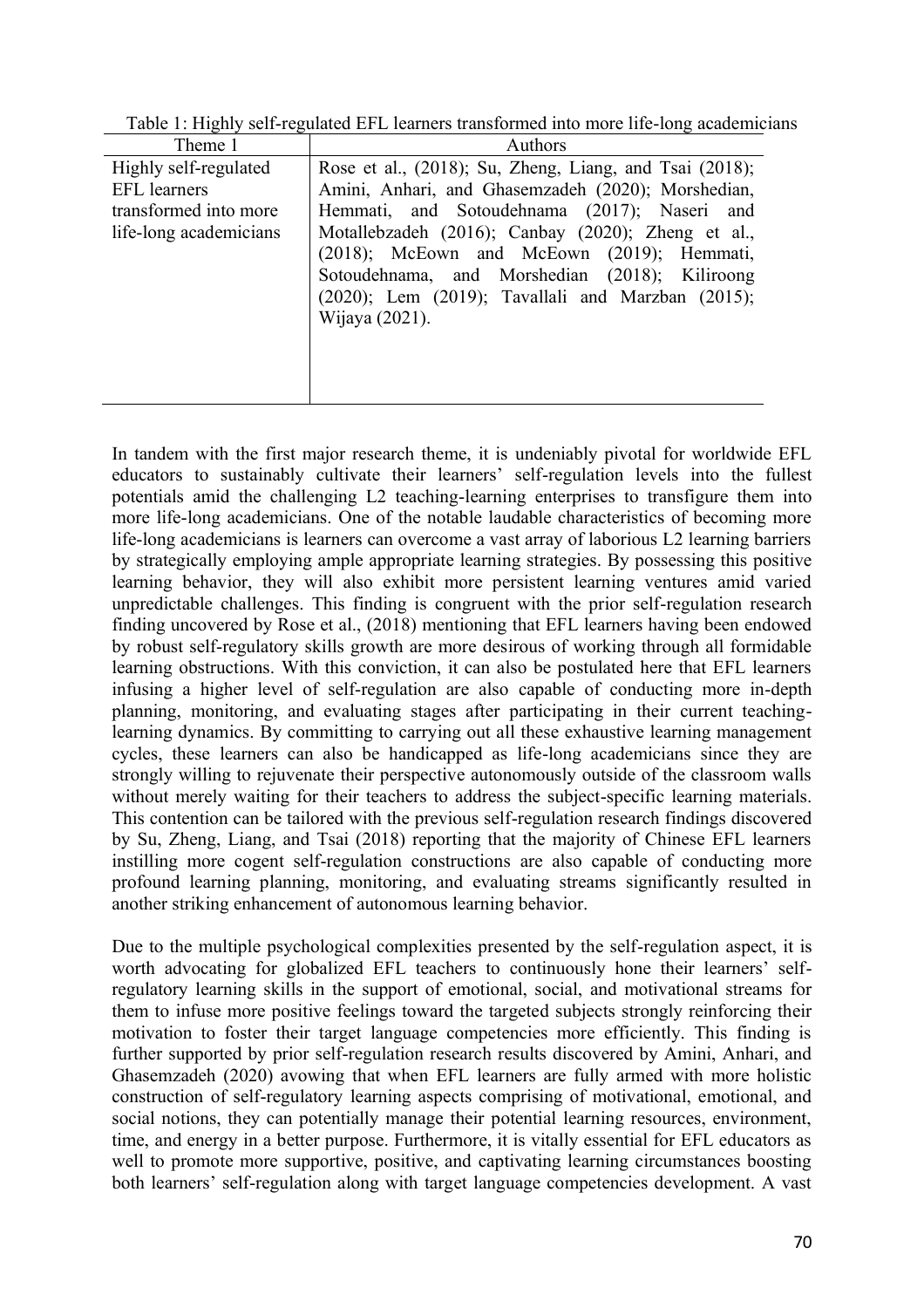array of the most impactful self-regulatory learning activities can be manifested in the presence of open-ended discussion, problem-solving learning enterprises, and encouraging learning ventures intended to develop learners' higher-order thinking skills. These suggestive opinions seem to concur with Naseri and Motallebzadeh (2016) revealing that the majority of Iranian EFL learners had sufficiently improved their critical thinking skills, reading proficiency, and self-regulated learning behavior after being introduced to more enjoyable hand-on student-centered learning activities. In a similar view, Zheng et al. (2018) also highly accentuate the rigorous self-regulatory learning skills at the commencement of ELT enterprises by demanding learners to be more accountable toward their learning onus in the light of various favorable language learning activities endured altogether with other learning companions.

It is worth exclaiming as well that the robust establishment of self-regulation levels will simultaneously enable globalized EFL learners to confidently undergo varied arduous language learning hurdles by becoming more strategic planners, judicious decision-makers, and efficient problem-solvers. These positive self-regulated learning benefits fully surge since these highly self-regulated learners have gradually cast more optimistic, positive, and motivating perspectives toward the designated learning challenges they are going to confront. As they have been growing more prudent through this significant elevation of self-regulation, their maturity, confidence, and readiness to cope with varied abrupt learning barriers are also dramatically increased. This notion is paralleled with the prior self-regulatory skills research results disseminated by McEown and McEown (2019) repudiating that Japanese EFL learners having obtained more insistent external moral supports from their parents and teachers will be more capable of bringing about more positive learning climates in their classroom vicinities by outgrowing varied strenuous learning barriers. In conformance with the aforementioned research finding, Hemmati, Sotoudehnama, and Morshedian (2018) also repudiate that the holistic crystallization of successful self-regulatory learning skills inculcation heavily depends on EFL teachers' capabilities in designing more enticing, enjoyable, and positive target language surroundings substantiating their learners' current feelings, motivation, and confidence. Tavallali and Marzban (2015) strongly suggest EFL educationalists to heeding their mushrooming attention in enacting sustainable self-regulatory learning dynamics constantly cultivating their learners' strategic thinking, optimistic behavior habituation, and robust positive emotions for them to progressively transfigure into more lifelong academicians as being stated in this first major theme.

Table 2: The Robust Establishment of Self-Regulation Allows EFL Learners to Reap More Fruitful Learning Outcomes

| Theme 2                      | <b>Authors</b>                                         |
|------------------------------|--------------------------------------------------------|
| The Robust                   | Mbato and Cendra (2019); Erdogan (2018); Sholeh        |
| Establishment of Self-       | (2019); Arkavazi and Nosratinia (2018); Yazdizadeh,    |
| <b>Regulation Allows EFL</b> | Shakibaei, and Namaziandost (2020); Abbasi and         |
| Learners to Reap More        | Nosratinia (2018); Morshedian, Hemmati, Sotoudehnama,  |
| Fruitful Learning            | and Soleimani (2016); Siswanto and Mbato (2020); Zahra |
| Outcomes                     | (2020); Kuswandono (2019); Kurniasari (2018); Marfu'i, |
|                              | Nurihsan, and Damaianti (2018); Al-Otaibi (2013); Cho  |
|                              | and Kim (2019); Miatin and Wiedarti (2019); Waluyo     |
|                              | (2018); Alanazi (2020).                                |
|                              |                                                        |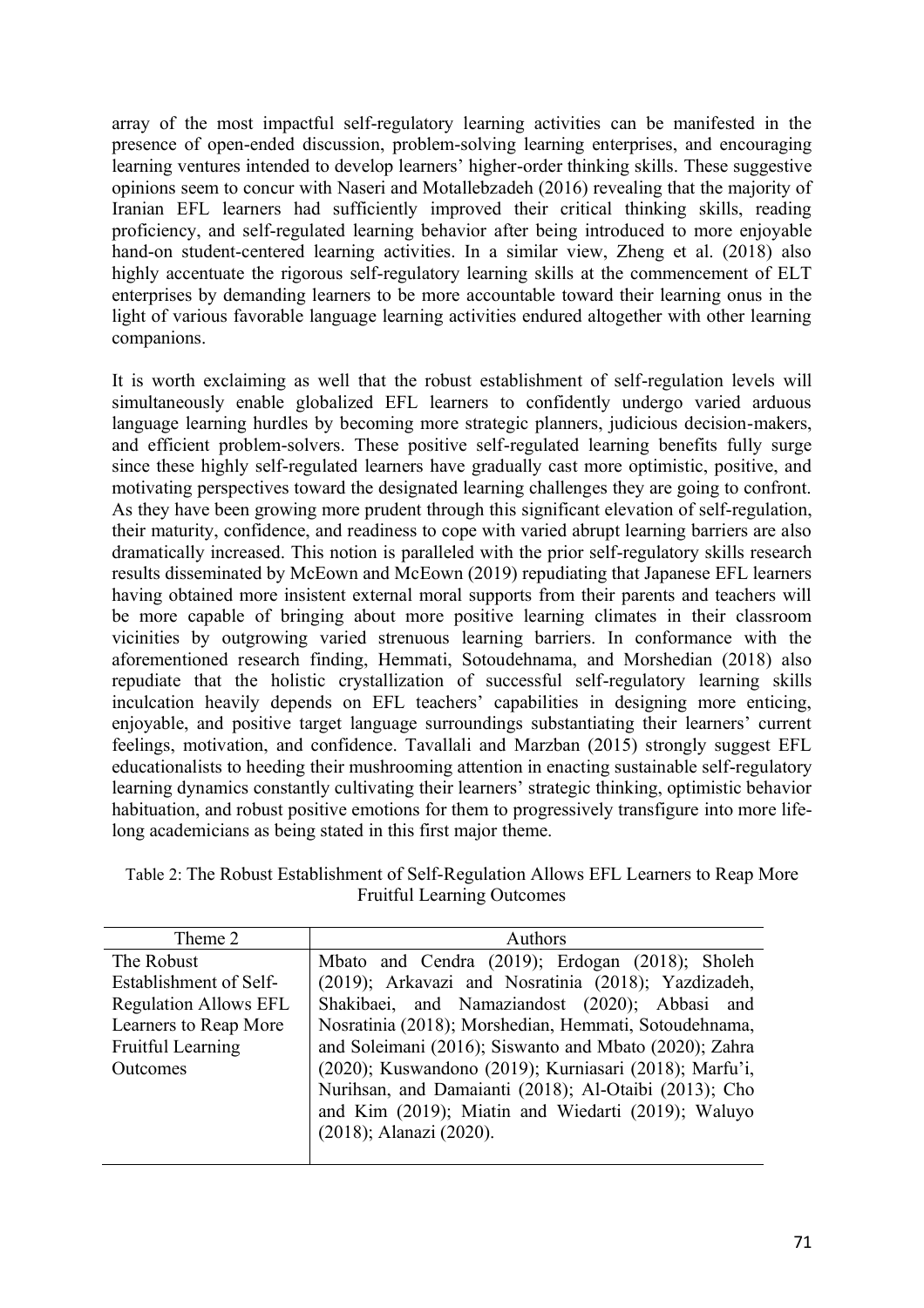A higher degree of self-regulation will allow EFL learners to reap more fruitful learning outcomes. This successful learning attainment is influenced by continual external moral supports addressed by their teachers along with educational institutions. Hence, it is highly suggestive for educational parties to enact more lively self-regulated learning activities closely interlinked with the apparent learners' learning contexts. In congruence with what has already been phrased above, Mbato and Cendra (2019) in their self-regulation study found out that the majority of Indonesian university EFL learners were capable of accomplishing their undergraduate thesis due to the continuous powerful learning assistances imparted by significant others; lecturers and learning companions. Further, it is also spotted that the full attainment of target language learning outcomes are also well-endorsed by diverse learning enterprises set by EFL teachers. In other words, educators progressively designing diverse wide-ranging language learning enterprises will be more successful in heightening their learners' motivation, persistence, and self-regulation eventually shown in the proliferation of their target language outcomes. This perspective is consistent with the prior self-regulation finding unveiled by Erdogan (2018) adducing that when EFL educationalists put a vast range of language learning variations, learners will exhibit more gigantic self-regulation level mostly assisting them to obtain more satisfying target language learning outcomes.

As we have known that proactive, confident, and tenacious characters are the inseparable parts of becoming self-regulated EFL learners, it is also of paramount importance for EFL teachers to exhaustively cast more attention in elevating their learners' self-regulation development by creating a stress-free as well as less-threatening second language learning dynamics. As these learners uphold a strong belief that they have been fully embraced in their particular learning communities, their learning endeavour will also be magnified. As a corollary, they have superseded their demotivated learning behaviour with more positive, optimistic, and spirited learning efforts to obtain more gratifying learning outcomes. This finding is intricately linked with the previous self-regulated finding uncovered by Sholeh (2019) encouraging Indonesian EFL educationalists to not merely focusing on fostering their learners' target language competencies but also self-regulatory skills as well to bring them closer to attain more fruitful learning outcomes. In another relevant study, Arkavazi and Nosratinia (2018) also unfolded that the continuous internalization of exhilarating target language learning vicinities enabled Indonesian university EFL learners to forge their learning competencies more rigorously. As a result, their second language learning achievements as well as outcomes will be proliferated as well. Since the resurgence of selfregulatory skills development can also be nourished in the light of external supports, EFL educators should also strive to ascertain that the lower level of second language learning anxiety is resided within their learners. During the long-lengthy enterprises in acquiring target language competencies, it will be unfair to claim that self-regulated EFL learners do not instil self-anxiety within themselves; even they have grown into more mature academicians. Conversely, it is worthwhile to be underscored here that highly self-regulated EFL learners generally inculcate a lower level of language learning anxiety preventing them from becoming frustrating, demotivating, and passive knowledge constructors. This belief hinged upon the prior self-regulation investigation conducted by Zahra (2020) confessing that EFL learners investing a higher degree of self-regulation levels will be more capable of managing their targeted second language learning resources, environments, and time wholeheartedly compared to those implanting lower level of self-regulation. Kuswandono (2019) in his exhaustive investigation on the role of self-regulatory skills in senior high school students learning settings also discovered that one major difference separating more self-regulated and less self-regulated EFL learners is they can tremendously exert more potent controls over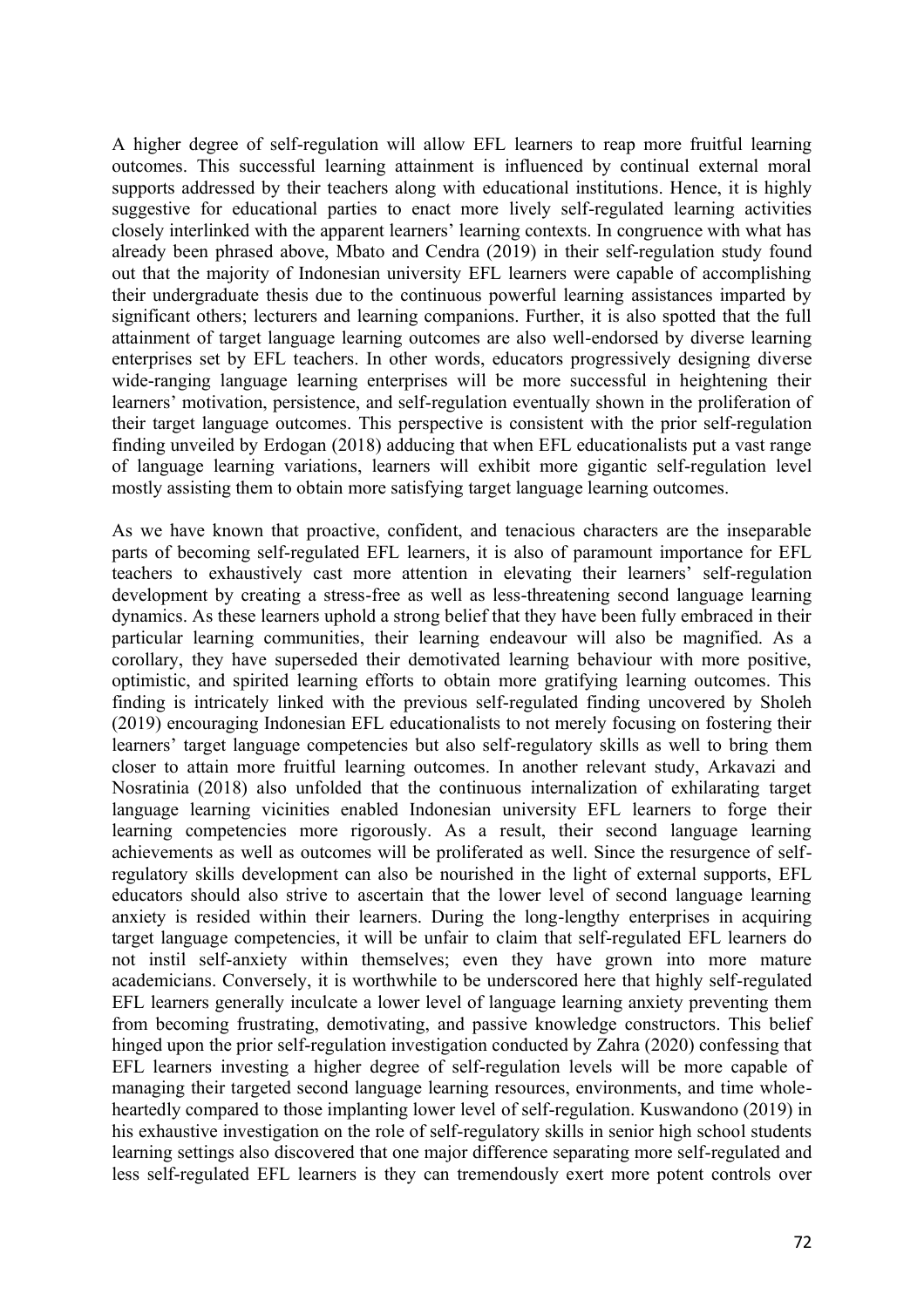their current learning efforts, vicinities, and motivation to arrive at their ultimate learning destination. Furthermore, Kurniasari (2018) reported that a considerable number of Indonesian university EFL learners were more liable to take the plunge into the challenging language learning enterprises by putting a higher level of learning commitment in a proactive attempt to obtain their pre-determined learning goals.

The fullest maximization of self-regulatory skills also lies within the nascence of more supportive student-centred learning groups in which all learners can broaden each other's understanding of the subject-specific matters, maintain more cooperation, support learning progression, and create more conducive networking in attaining the approved classroom learning objectivities altogether. In the light of this solid learning community venture, EFL learners will have more extensive opportunities to significantly expand their target language competencies since they have highly addressed a higher degree of reverence toward other learning community members finally triggering them to dedicate all their heart, learning commitment, and vigorous learning actions in an tangible attempt to fruitfully enrich their knowledge as well as significantly foster their self-regulation growth. Some previous selfregulation studies have illuminated this finding. The first study conducted by Miatin and Wediarti (2019) unearthed that the majority of Indonesian university EFL writers were gradually improve their motivation, skills, and perspective in writing classes after being introduced to self-regulatory skills reciprocally ended up in more qualified writing products. The second study plied by Waluyo (2018) unfolded that supportive learning communities would potentially sustain EFL learners' self-regulation growth directing them to grasp more satisfying learning outcomes due to the expansion of positive learning moods entrenched within their mindset. In an eventual study, Alanazi (2020) urged Indonesian EFL educationalists to enact more supportive student-centred learning communities to invigorate learners' cognitive, affective, and psychological aspects as having been evinced by the prolific growth of their self-regulatory skills along with second language competencies.

## **CONCLUSION**

Generally speaking, two major themes unmasked in this present library study consistently exhibited the significance of self-regulation internalization in globalized ELT enterprises due to the higher degree learning perseverance, commitment, and effortful actions attained by EFL learners. Through the trajectory of these laudable learning behaviors, learners possess more robust establishment of self-regulation development in which they can strategically implement a wide array of language learning strategies suit to their current learning conditions, strive more vigorously to overcome varied second language learning obstructions, and dedicate their higher degree of commitment to reach their desired target language achievements as well as outcomes. Irrespective of these rewarding research findings, 2 specific limitations of this present library study should be taken into account. Firstly, since this study merely involved 30 prior self-regulation studies conducted in worldwide ELT enterprises, it is of great importance for future researchers attempting to conduct an identical study to profoundly overview a considerable number of self-regulation researches to generate more generalizable research results. Lastly, more exhaustive investigation on the mutual interplay between self-regulation and other paramount psychological constructs like selfefficacy, self-confidence, and volition, and metacognition should be done by future researchers to yield better enlightenment for the further betterment of ELT venture taking place globally.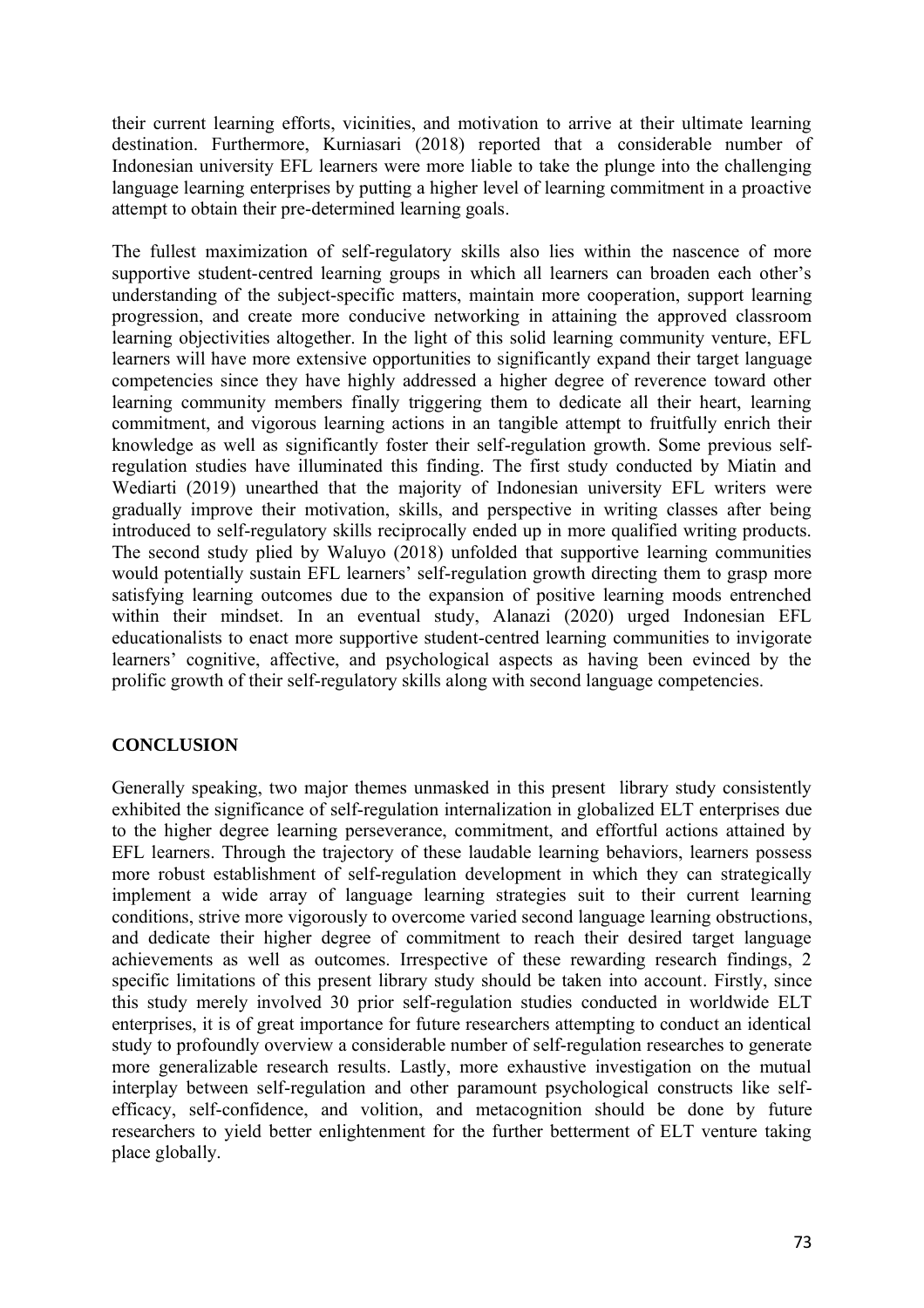#### **REFERENCES**

- Abbasi, H., & Nosratinia, M. (2018). Self-efficacy and self-regulation as the predictors of use of oral communication strategies in EFL contexts. *International Journal of Applied Linguistics and English Literature*, *7*(4), 14-24.
- Abun, D., Magallanes, T., Mansueto, J., Agoot, F., & Barroga, J. (2018). Religious Self-Regulation of Senior High School Students of Catholic High Schools in Ilocos Region, Phillipines and Their Sunday Eucharistic Celebration Attend. *International journal of advanced research*, *6*(3), 2320- 5407.
- Alanazi, M. H. (2020). The Predictive Effects of Self-Regulated Writing Strategies on Writing Performance of Saudi EFL University Students. *Journal of Educational and Psychological Studies [JEPS]*, *14*(4), 668-678.
- Al-Otaibi, S. M. (2013). Investigating Saudi EFL Learners' Vision of Future-self and its Relationship to their Self-regulated Learning Behaviour. *Arab World English Journal*, *4*(4).
- Amini, D., Anhari, M. H., & Ghasemzadeh, A. (2020). Modeling the relationship between metacognitive strategy awareness, self-regulation and reading proficiency of Iranian EFL learners. *Cogent Education*, *7*(1), 1787018.
- Annalakshmi, N. (2019). Resilience and academic achievement among rural adolescents at-risk: Role of self-regulation and attachment style. *Indian Journal of Positive Psychology*, *10*(4), 260-266.
- Arkavazi, S., & Nosratinia, M. (2018). Self-regulation and Locus of Control Predicting EFL Learners' Willingness to Communicate. *Theory and Practice in Language Studies*, *8*(8), 1094-1103.
- Canbay, F. (2020). The Relationship between Self-Regulation and Use of Language Learning Strategies in Secondary School Students. *PASAA: Journal of Language Teaching and Learning in Thailand*, *60*, 1-22.
- Cho, Y. A., & Kim, Y. (2019). The relationship between self-efficacy beliefs and self-regulated learning strategies in Korean EFL learners. *The Linguistic Association of Korea Journal*, *27*(3), 53-74.
- De Fátima Goulão, M., & Menedez, R. C. (2015). Learner autonomy and self-regulation in eLearning. *Procedia-Social and Behavioral Sciences*, *174*, 1900-1907.
- Dornyei, Z., & Ryan, S. (2015). *The psychology of the language learner revisited*. Routledge.
- Erdogan, T. (2018). The Investigation of Self-Regulation and Language Learning Strategies. *Universal Journal of Educational Research*, *6*(7), 1477-1485.
- Ghonsooly, B., & Ghanizadeh, A. (2013). Self-efficacy and self-regulation and their relationship: a study of Iranian EFL teachers. *The Language Learning Journal*, *41*(1), 68-84.
- Grenfell, M. J., & Harris, V. (2017). *Language learner strategies: Contexts, issues and applications in second language learning and teaching*. Bloomsbury Publishing.
- Hadwin, A. F., Järvelä, S., & Miller, M. (2011). Self-regulated, co-regulated, and socially shared regulation of learning. *Handbook of self-regulation of learning and performance*, *30*, 65-84.
- Hamedani, S. H. H. (2013). The relationship between self-efficacy and self-regulation in vocabulary acquisition of Iranian EFL learners. *Journal of Academic and Applied Studies*, *3*(1), 20-31.
- Hemmati, F., Sotoudehnama, E., & Morshedian, M. (2018). The Impact of Teaching Self-regulation in Reading on EFL Learners' Motivation to Read: Insights from an SRL Model. *Journal of Modern Research in English Language Studies*, *5*(4), 131-155.
- Kiliroong, S. B. (2020). Self-Regulated Learning among SMK Students. *RETAIN*, *8*(4).
- Kurniasari, M. D. (2018). Self-regulation as Correlates to Students' Voices and Achievement in TOEFL Score. *Humaniora*, *30*(1), 50-57.
- Kuswandono, P. (2019). Exploring Senior High School Studets' Self-Regulation in Facing the English High-Stake University Admission Test. *Jurnal Ilmiah Bahasa dan Sastra*, *6*(2), 76-87.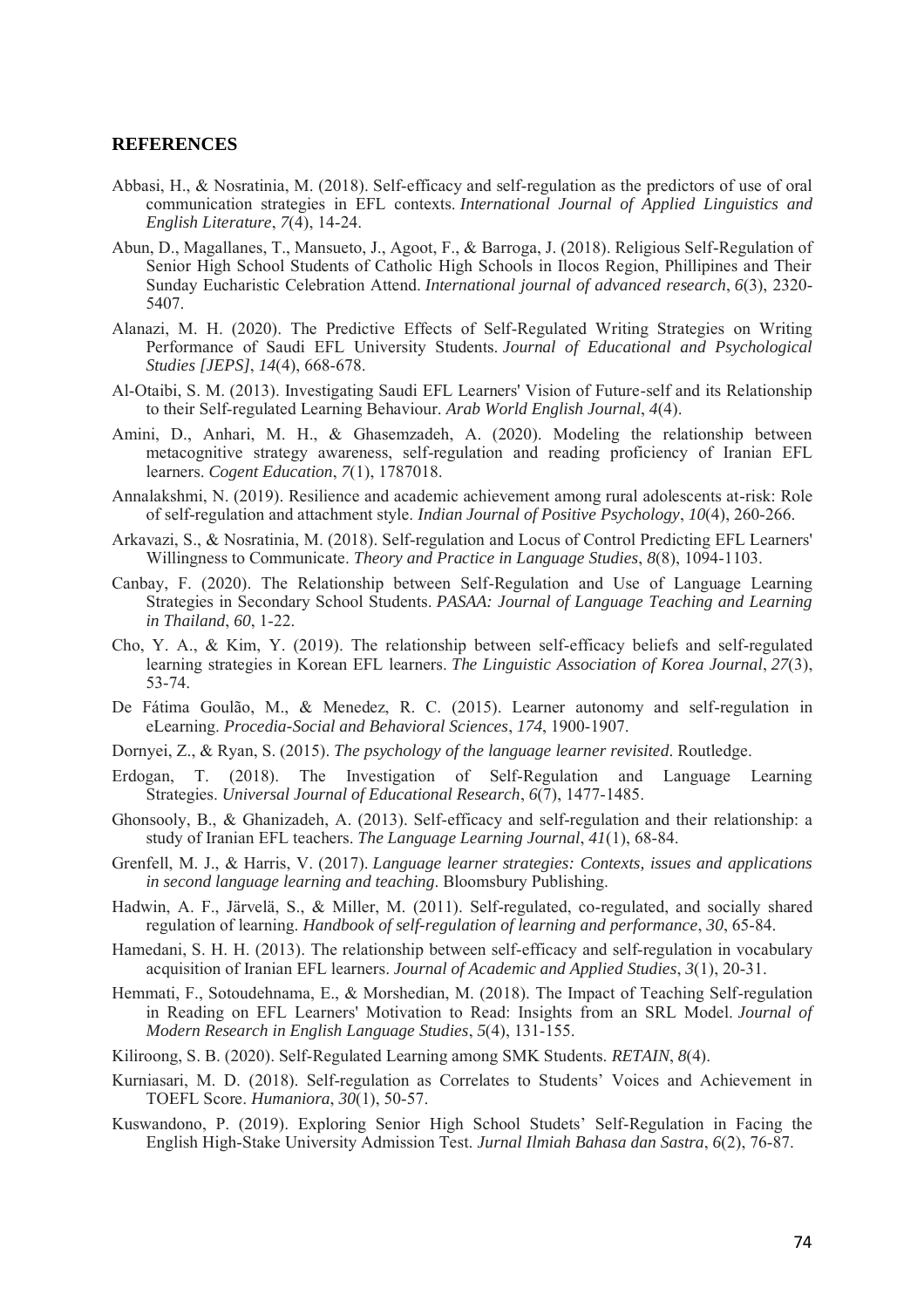- Lavasani, M. G., Mirhosseini, F. S., Hejazi, E., & Davoodi, M. (2011). The effect of self-regulation learning strategies training on the academic motivation and self-efficacy. *Procedia-Social and Behavioral Sciences*, *29*, 627-632.
- Lem, N. C. (2019). Self-Regulated Learning and Its Relation to Vietnamese EFL Learners' L2 Listening Achievement. *VNU Journal of Foreign Studies*, *35*(4).
- Lin, C. Y., & Gan, X. N. (2014). Taiwanese college students' use of English listening strategies and self-regulated learning. *International Journal on Studies in English Language and Literature*, *2*(5), 57-65.
- Maftoon, P., & Tasnimi, M. (2014). Using self-regulation to enhance EFL learners' reading comprehension. *Journal of Language Teaching and Research*, *5*(4), 844.
- Marfu'i, L. N. R., Nurihsan, A. J., & Damaianti, V. S. (2018). Self-regulation in critical thinking skills of buddhist teenagers for solving problems in Indonesia. *BRAIN. Broad Research in Artificial Intelligence and Neuroscience*, *9*(1), 101-113.
- Mbato, C. L., & Cendra, A. (2019). Efl undergraduate students' self-regulation in thesis writing: helpseeking and motivation-regulation. *JELE (Journal of English Language and Education)*, *5*(1), 66-82.
- McEown, K., & Sugita-McEown, M. (2019). Individual, parental and teacher support factors of selfregulation in Japanese students. *Innovation in Language Learning and Teaching*, *13*(4), 389-401.
- Miatin, U. F., & Wiedarti, P. (2019). Empowering students' personal recount writing and motivation to write through self-regulated strategy development model. *Journal of Education and Learning (EduLearn)*, *13*(2), 177-183.
- Morshedian, M., Hemmati, F., & Sotoudehnama, E. (2017). Training EFL learners in self-regulation of reading: Implementing an SRL model. *Reading & Writing Quarterly*, *33*(3), 290-303.
- Morshedian, M., Hemmati, F., Sotoudehnama, E., & Soleimani, H. (2016). The impact of training EFL learners in self-regulation of reading on their EFL literal and critical reading comprehension: Implementing a model. *Journal of Teaching Language Skills*, *35*(2), 99-122.
- Naseri, S., & Motallebzadeh, K. (2016). Podcasts: a factor to improve Iranian EFL learner'selfregulation ability and use of technology. *Journal of Educational Technology & Society*, *19*(2), 328-339.
- Nejabati, N. (2015). The effects of teaching self-regulated learning strategies on EFL students' reading comprehension. *Journal of Language Teaching and Research*, *6*(6), 1343.
- Panadero, E., & Alonso Tapia, J. (2014). How do students self-regulate?: review of Zimmerman" s cyclical model of self-regulated learning. *Anales de psicologia*.
- Putri, A. R. D., & Kuswandono, P. (2020). The roles of critical incidents to construct public senior high school english teachers' identities development. *English Review: Journal of English Education*, *9*(1), 47-60.
- Rose, H., Briggs, J. G., Boggs, J. A., Sergio, L., & Ivanova-Slavianskaia, N. (2018). A systematic review of language learner strategy research in the face of self-regulation. *System*, *72*, 151-163.
- Savoji, A. P., Niusha, B., & Boreiri, L. (2013). Relationship between epistemological beliefs, selfregulated learning strategies and academic achievement. *Procedia-Social and Behavioral Sciences*, *84*, 1160-1165.
- Sholeh, A. (2019). Self-Regulated Learners in Voluntary Reading: The effects and Implications on EFL Reading Classes. *Journal for the Education of Gifted Young Scientists*, *7*, 867-883.
- Sholeh, A., Setyosari, P., & Cahyono, B. Y. (2019). Effects of Scaffolded Voluntary Reading on EFL Students' Reading Comprehension. *International Journal of Instruction*, *12*(4), 297-312.
- Siswanto, I. L., & Mbato, C. L. (2020). Investigating Indonesian Senior High School Students' Implementation of Self-Regulated Learning towards the English Subject. *Journal of English Education and Teaching*, *4*(4), 483-498.
- Su, Y., Zheng, C., Liang, J. C., & Tsai, C. C. (2018). Examining the relationship between English language learners' online self-regulation and their self-efficacy. *Australasian Journal of Educational Technology*, *34*(3).